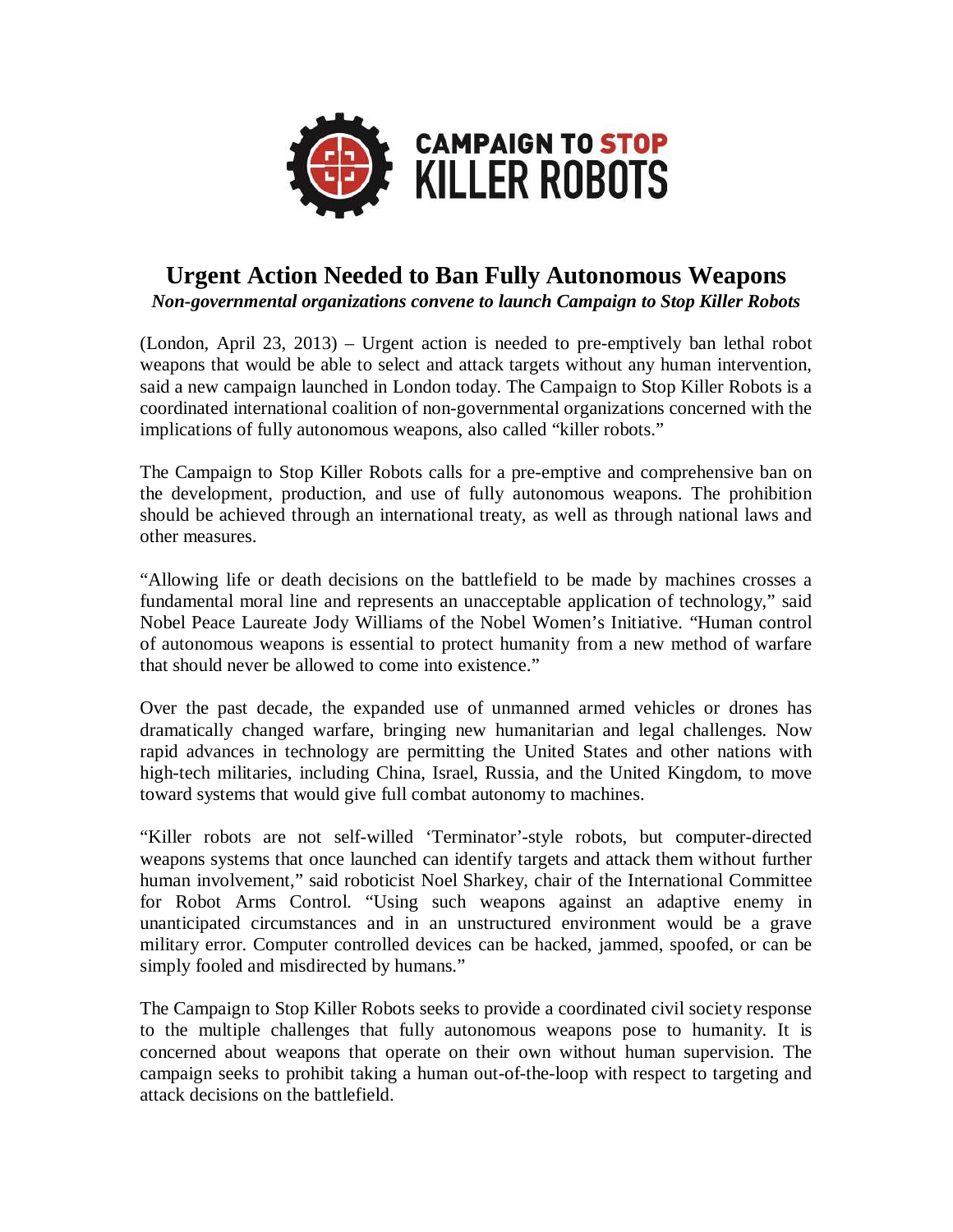"The capability of fully autonomous weapons to choose and fire on targets on their own poses a fundamental challenge to the protection of civilians and to compliance with international law," said Steve Goose, Arms Division director at Human Rights Watch. "Nations concerned with keeping a human in the decision-making loop should acknowledge that international rules on fully autonomous weapons systems are urgently needed and work to achieve them."

The UN Special Rapporteur on extrajudicial, summary or arbitrary executions for the Office of the High Commissioner for Human Rights, Professor Christof Heyns, is due to deliver his report on lethal autonomous robotics to the second session of the Human Rights Council in Geneva, starting May 27, 2013. The report is expected to contain recommendations for government action on fully autonomous weapons.

"We cannot afford to sleepwalk into an acceptance of these weapons. New military technologies tend to be put in action before the wider society can assess the implications, but public debate on such a change to warfare is crucial," said Thomas Nash, Director of Article 36. "A pre-emptive ban on lethal autonomous robots is both necessary and achievable, but only if action is taken now."

The Campaign to Stop Killer Robots believes that humans should not delegate the responsibility of making lethal decisions to machines. It has multiple moral, legal, technical, and policy concerns with the prospect of fully autonomous weapons, including:

- Autonomous robots would lack human judgment and the ability to understand context. These human qualities are necessary to make complex legal choices on a dynamic battlefield, to distinguish adequately between soldiers and civilians, and to evaluate the proportionality of an attack. As a result, fully autonomous weapons would not meet the requirements of the laws of war.
- The use of fully autonomous weapons would create an accountability gap as there is no clarity on who would be legally responsible for a robot's actions: the commander, programmer, or one of the manufacturers of the many sensing, computing, and mechanical components? Without accountability, these parties would have less incentive to ensure robots did not endanger civilians and victims would be left unsatisfied that someone was punished for wrongful harm they experienced.
- If fully autonomous weapons are deployed, other nations may feel compelled to abandon policies of restraint, leading to a destabilizing robotic arms race. Agreement is needed now to establish controls on these weapons before investments, technological momentum, and new military doctrine make it difficult to change course.
- The proliferation of fully autonomous weapons could make resort to war and armed attacks more likely by reducing the possibility of military casualties.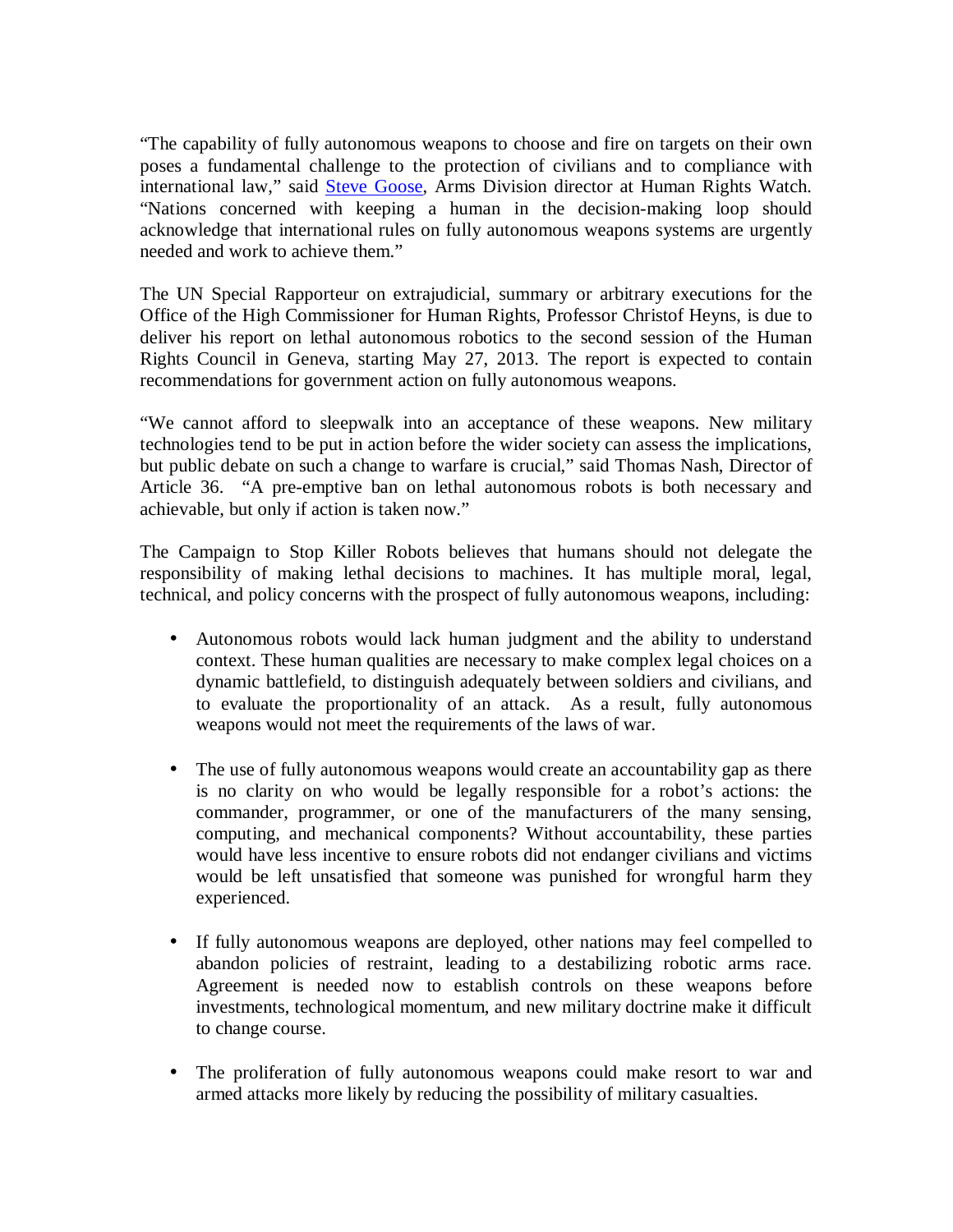The Campaign to Stop Killer Robots includes several non-governmental organizations (NGOs) associated with the successful efforts to ban landmines, cluster munitions, and blinding lasers. Its members collectively have a wide range of expertise in robotics and science, aid and development, human rights, humanitarian disarmament, international law and diplomacy, and the empowerment of women, children, and persons with disabilities. The campaign is building a worldwide network of civil society contacts in countries including Canada, Egypt, Japan, The Netherlands, New Zealand, Pakistan, United Kingdom, and the United States.

The Steering Committee is the principal leadership and decision-making body for of the Campaign to Stop Killer Robots and is comprised of nine NGOs: five international NGOs Human Rights Watch, International Committee for Robot Arms Control, Nobel Women's Initiative, Pugwash Conferences on Science & World Affairs, and Women's International League for Peace and Freedom, and four national NGOs Article 36 (UK), Association for Aid and Relief Japan, Mines Action Canada, and IKV Pax Christi (The Netherlands).

The Campaign to Stop Killer Robots was established by representatives of seven of these NGOs at a meeting in New York on 19 October 2012. It is an inclusive and diverse coalition open to NGOs, community groups, and professional associations that support the campaign's call for a ban and are willing to undertake actions and activities in support of the campaign's objectives. The campaign's initial coordinator is Mary Wareham of Human Rights Watch.

On Monday, April 22, the Steering Committee of the Campaign to Stop Killer Robots convened a day-long conference for 60 representatives from 33 NGOs from ten countries to discuss the potential harm that fully autonomous weapons could pose to civilians and to strategize on actions that could be taken at the national, regional, and international levels to ban the weapons.

Contact information for the Campaign to Stop Killer Robots:

- Website www.stopkillerrobots.org
- Facebook http://www.facebook.com/#!/stopkillerrobots
- Twitter @BanKillerRobots
- Flickr http://www.flickr.com/people/stopkillerrobots
- YouTube http://www.youtube.com/user/StopKillerRobots

To schedule a media interview (see list of spokespersons), please contact:

- **UK media** Laura Boillot at Article 36, +44(0)7515-575-175, laura@article36.org
- **International media**  Kate Castenson at Human Rights Watch, +1 (646) 203- 8292, castenk@hrw.org

Video Footage

• Raw interview footage of Williams, Sharkey, Goose, and Docherty: http://multimedia.hrw.org/distribute/hpgicavqly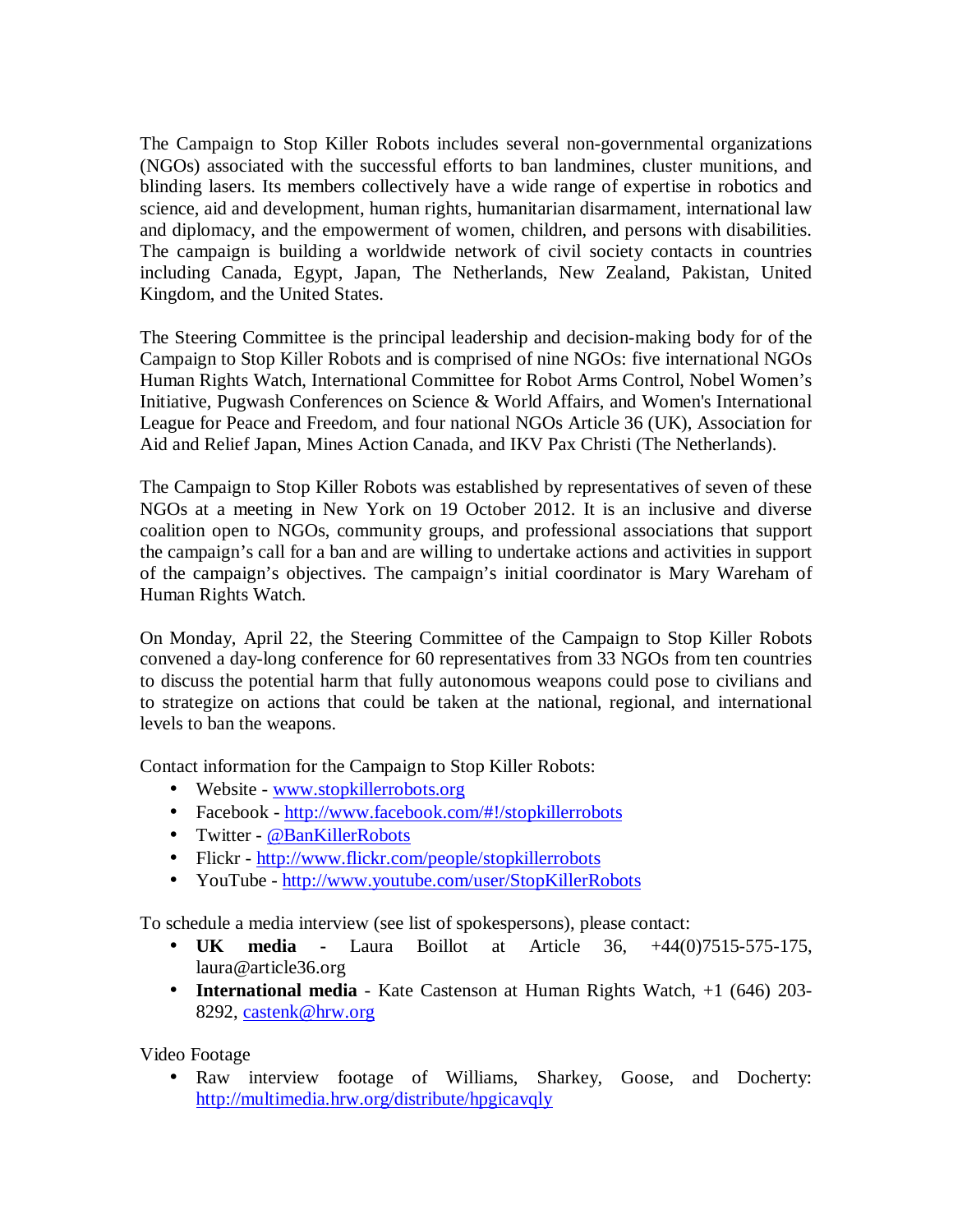• Playlist of precursors to fully autonomous weapons: http://bit.ly/YQe4w8

For more information, see:

- Human Rights Watch "Losing Humanity" report on fully autonomous weapons: http://bit.ly/UQscFA
- Human Rights Watch "Review of the New US Policy on Autonomy in Weapons Systems" briefing paper: http://bit.ly/17FDTTj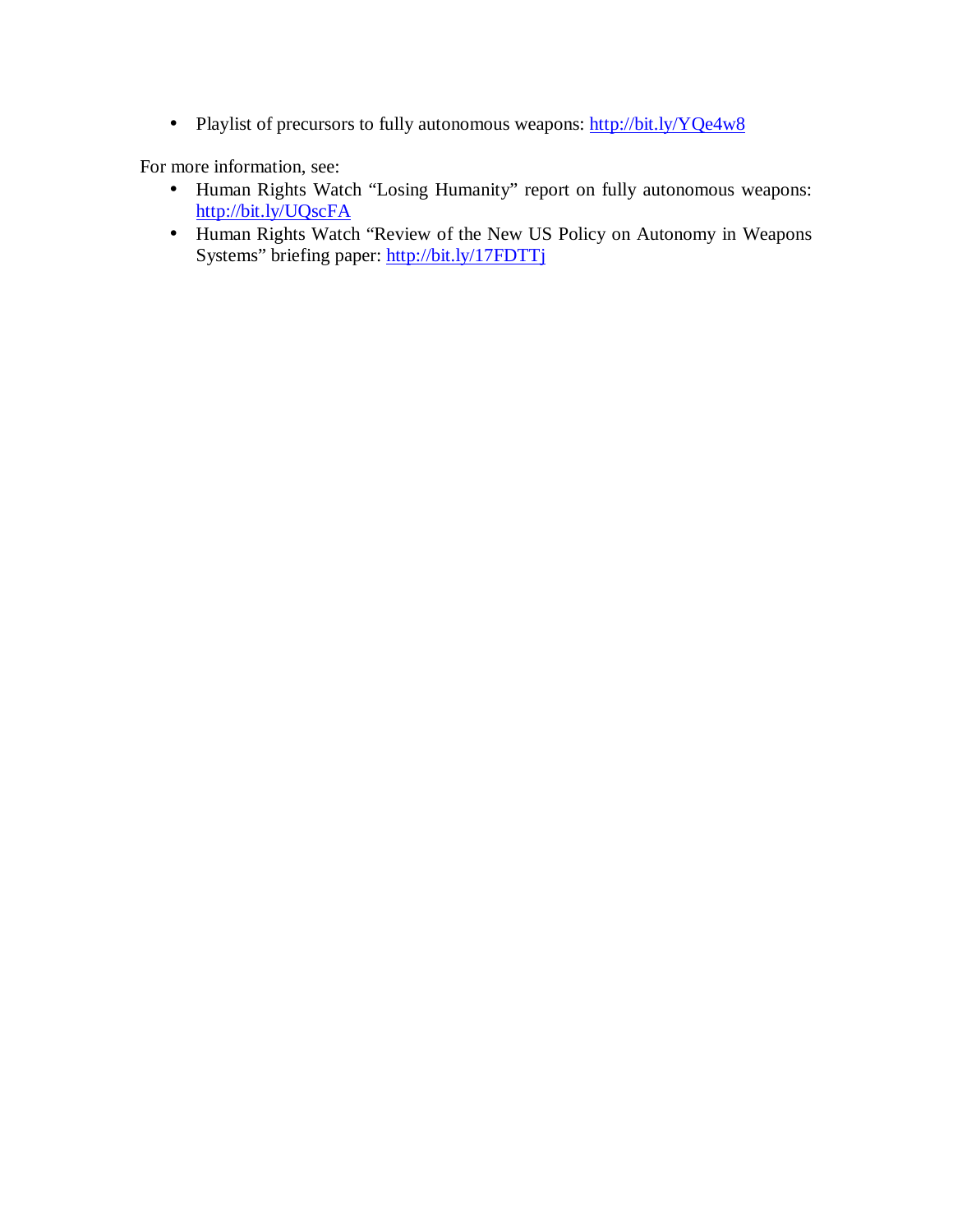

# **List of Spokespersons**

The following campaign spokespersons will be speaking at the launch events in London on 22-24 April and are available for interview on request. In addition, raw interview footage of Williams, Sharkey, Goose, and Docherty is available here: http://multimedia.hrw.org/distribute/hpgicavqly

## *Principal Spokespersons*

## **Ms. Jody Williams - Nobel Women's Initiative, @JodyWilliams97 @NobelWomen**

Jody Williams received the Nobel Peace Prize in 1997 for her work to ban landmines through the International Campaign to Ban Landmines**,** which shared the Peace Prize. In January 2006, Jody established the Nobel Women's Initiative together with five of her sister Nobel Peace laureates**.** In an April 2011 article for the *International Journal of Intelligence Ethics*, Nobel Peace Laureate Jody Williams calls for a ban on "fully autonomous attack and kill robotic weapons." In March 2013, the University of California Press published a memoir on her work entitled *My Name is Jody Williams: A Vermont Girl's Winding Path to the Nobel Peace Prize*. Williams can speak on why civil society is coming together and partnering with other actors to pursue a pre-emptive ban on fully autonomous weapons. Longer biography available here: http://bit.ly/JKVvBd

## **Prof. Noel Sharkey - International Committee for Robot Arms Control, @StopTheRobotWar**

Roboticist Noel Sharkey is Professor of Artificial Intelligence and Robotics and Professor of Public Engagement at the University of Sheffield. He is co-founder and chair of the International Committee for Robot Arms Control (ICRAC), a group of experts concerned with the pressing dangers that military robots pose to peace and international security. Sharkey can speak on the technology that the campaign is seeking to prohibit and its ethical implications. See also: http://bit.ly/9fJQ7j

## **Mr. Steve Goose - Human Rights Watch, @hrw**

Steve Goose is executive director of the Arms Division of Human Rights Watch and chair of the International Campaign to Ban Landmines and Cluster Munition Coalition (ICBL-CMC). Goose and Human Rights Watch were instrumental in bringing about the 2008 Convention on Cluster Munitions, the 1997 international treaty banning antipersonnel mines, the 1995 protocol banning blinding lasers, and the 2003 protocol on explosive remnants of war. Goose can speak on why a ban on fully autonomous weapons is necessary and achievable, and explain current US policy and practice. See also: http://bit.ly/USEBZo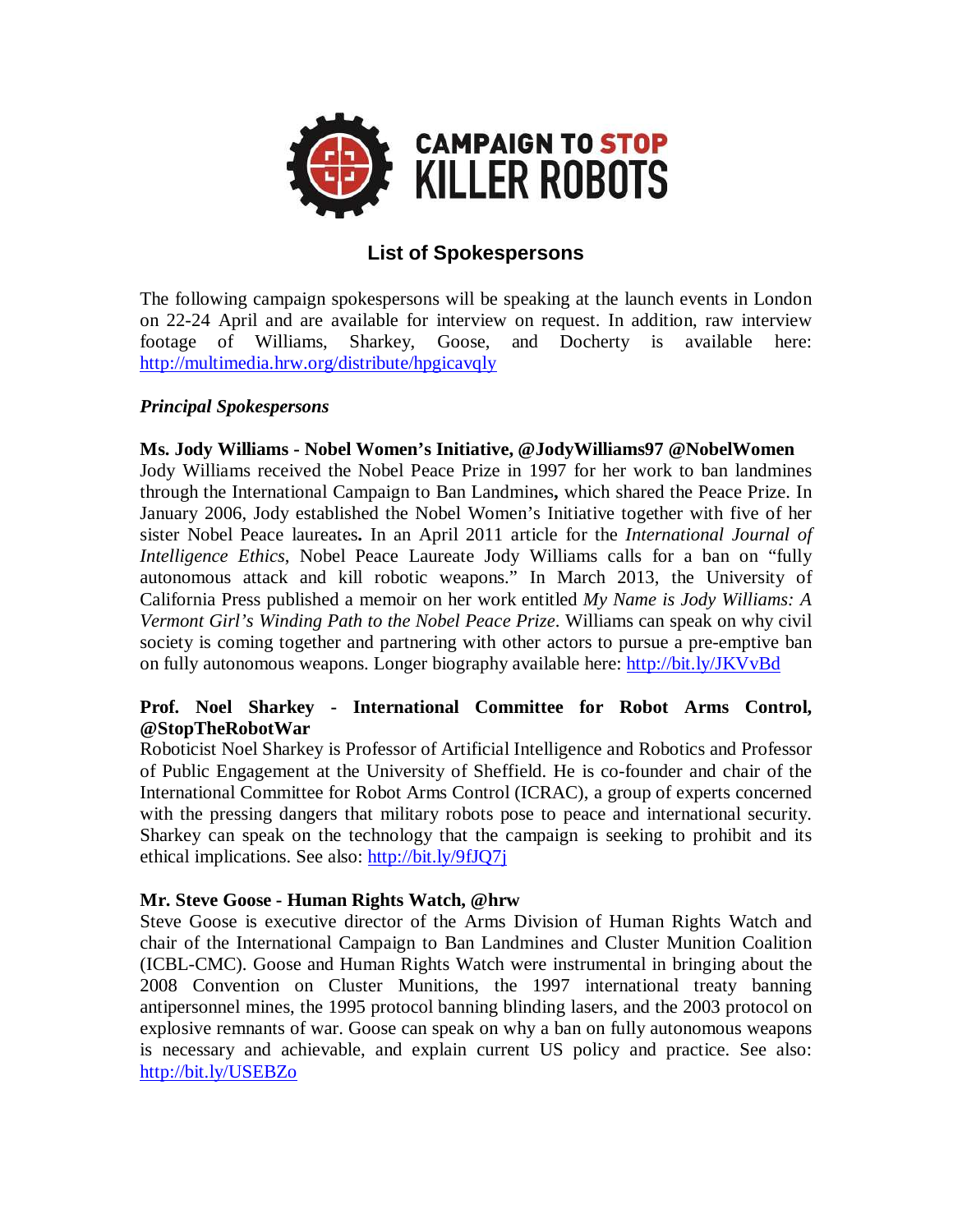## **Mr. Thomas Nash - Article 36, @nashthomas @article36**

Thomas Nash is director of Article 36 and joint coordinator of the International Network on Explosive Weapons. As Coordinator of the Cluster Munition Coalition from 2004 to 2011, Nash led the global civil society efforts to secure the Convention on Cluster Munitions. Nash can speak about civil society expectations of UK policy, practice, and diplomacy on fully autonomous weapons.

### **Ms. Mary Wareham – Human Rights Watch, @marywareham, @hrw**

Mary Wareham is advocacy director of the Arms Division of Human Rights Watch and initial coordinator of the Campaign to Stop Killer Robots. She worked on the processes that created the Convention on Cluster Munitions and the Mine Ban Treaty, and has worked to ensure their universalization and implementation. Wareham can speak about the new Campaign to Stop Killer Robots and its initial plans.

## *Technical Experts*

### **Dr. Jürgen Altmann - International Committee for Robot Arms Control**

Jürgen Altmann is co-founder and vice-chair of the International Committee for Robot Arms Control. He is a physicist and peace researcher at Dortmund Technical University in Germany. Altmann has studied preventive arms control of new military technologies and new methods for the verification of disarmament agreements. He can speak about Germany's policy and practice on fully autonomous weapons.

#### **Dr. Peter Asaro - International Committee for Robot Arms Control, @peterasaro**

Peter Asaro is co-founder and vice-chair of the International Committee for Robot Arms Control. He is a philosopher of technology who has worked in Artificial Intelligence, neural networks, natural language processing and robot vision research. Asaro is director of Graduate Programs for the School of Media Studies at The New School for Public Engagement in New York City. See also: http://bit.ly/73JqBw

#### **Ms. Bonnie Docherty - Human Rights Watch, @hrw**

Bonnie Docherty is senior researcher in the Arms Division at Human Rights Watch and also a lecturer on law and senior clinical instructor at the International Human Rights Clinic at Harvard Law School. She has played an active role, as both lawyer and field researcher, in the campaign against cluster munitions. Docherty's report *Losing Humanity: The Case against Killer Robots* outlines how fully autonomous weapons could violate the laws of war and undermine fundamental protections for civilians. See also: http://bit.ly/103PV4t

#### **Mr. Richard Moyes - Article 36, @rjmoyes @article36**

Richard Moyes is a managing partner at Article 36 and an honorary fellow at the University of Exeter. He was previously director of policy at Action on Armed Violence (formerly Landmine Action) and served as co-chair of the Cluster Munition Coalition. Moyes can speak about civil society expectations of UK policy, practice, and diplomacy on fully autonomous weapons. See also: http://bit.ly/103SAuS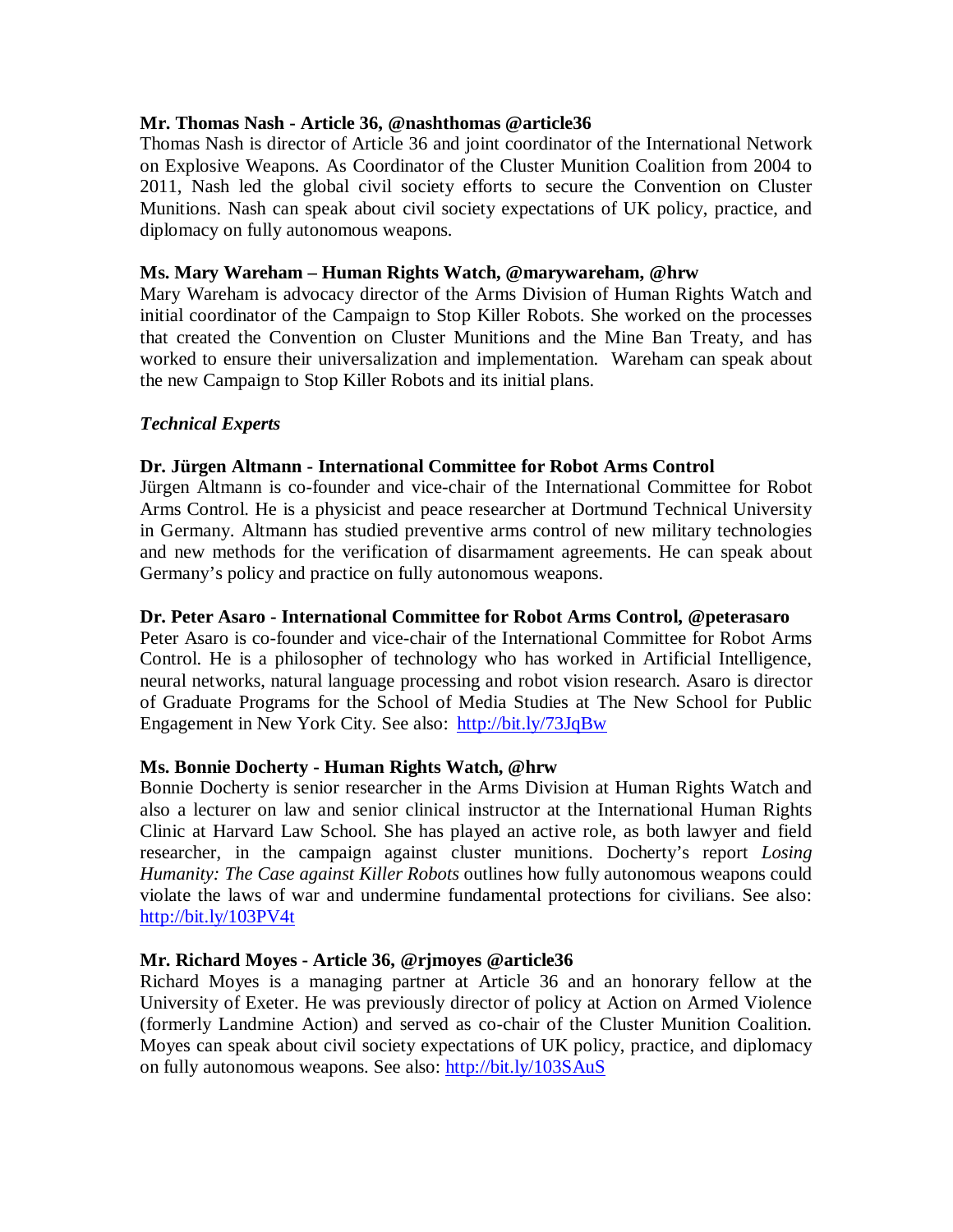

# **Steering Committee members**

## **Human Rights Watch, www.hrw.org**

Human Rights Watch is serving as initial coordinator of the Campaign to Stop Killer Robots. Over the past two decades, the Arms Division of Human Rights Watch has been instrumental in enhancing protections for civilians affected by conflict, leading the International Campaign to Ban Landmines that resulted in the 1997 Mine Ban Treaty and the Cluster Munition Coalition, which spurred the 2008 Convention on Cluster Munitions. It also led the effort that resulted in the pre-emptive prohibition on blinding laser weapons in 1995. In November 2012, Human Rights Watch and Harvard Law School's International Human Rights Clinic launched the report *Losing Humanity: The Case against Killer Robots,* the first in-depth report by a non-governmental organization on the challenges posed by fully autonomous weapons.

## **Article 36 (UK), www.article36.org**

Article 36 is a UK-based not-for-profit organization working to prevent the unintended, unnecessary or unacceptable harm caused by certain weapons. It undertakes research, policy and advocacy and promotes civil society partnerships to respond to harm caused by existing weapons and to build a stronger framework to prevent harm as weapons are used or developed in the future. In March 2012, Article 36 called for a ban on military systems that are able to select and attack targets autonomously.

## **Association for Aid and Relief Japan, www.aarjapan.gr.jp**

Association for Aid and Relief, Japan is an international non-governmental organization founded in Japan in 1979. As a committed member of the International Campaign to Ban Landmines, Association for Aid and Relief, Japan played a central role in convincing Japan to ban antipersonnel landmines and join the 1997 Mine Ban Treaty.

## **IKV Pax Christi (The Netherlands)- www.ikvpaxchristi.nl**

IKV Pax Christi is a peace organization based in the Netherlands. It works with local partners in conflict areas and seeks political solutions to crises and armed conflicts. It has an active disarmament department which co-founded the Cluster Munitions Coalition, works on nuclear disarmament and is active (board) member on many other disarmament issues. In May 2011, IKV Pax Christi published a report entitled *Does Unmanned Make Unacceptable? Exploring the Debate on using Drones and Robots in Warfare.* 

## **International Committee for Robot Arms Control, http://icrac.net**

The International Committee for Robot Arms Control (ICRAC) is a not-for-profit organization comprised of scientists, ethicists, lawyers, roboticists, and other experts. It works to address the potential dangers involved with the development of armed military